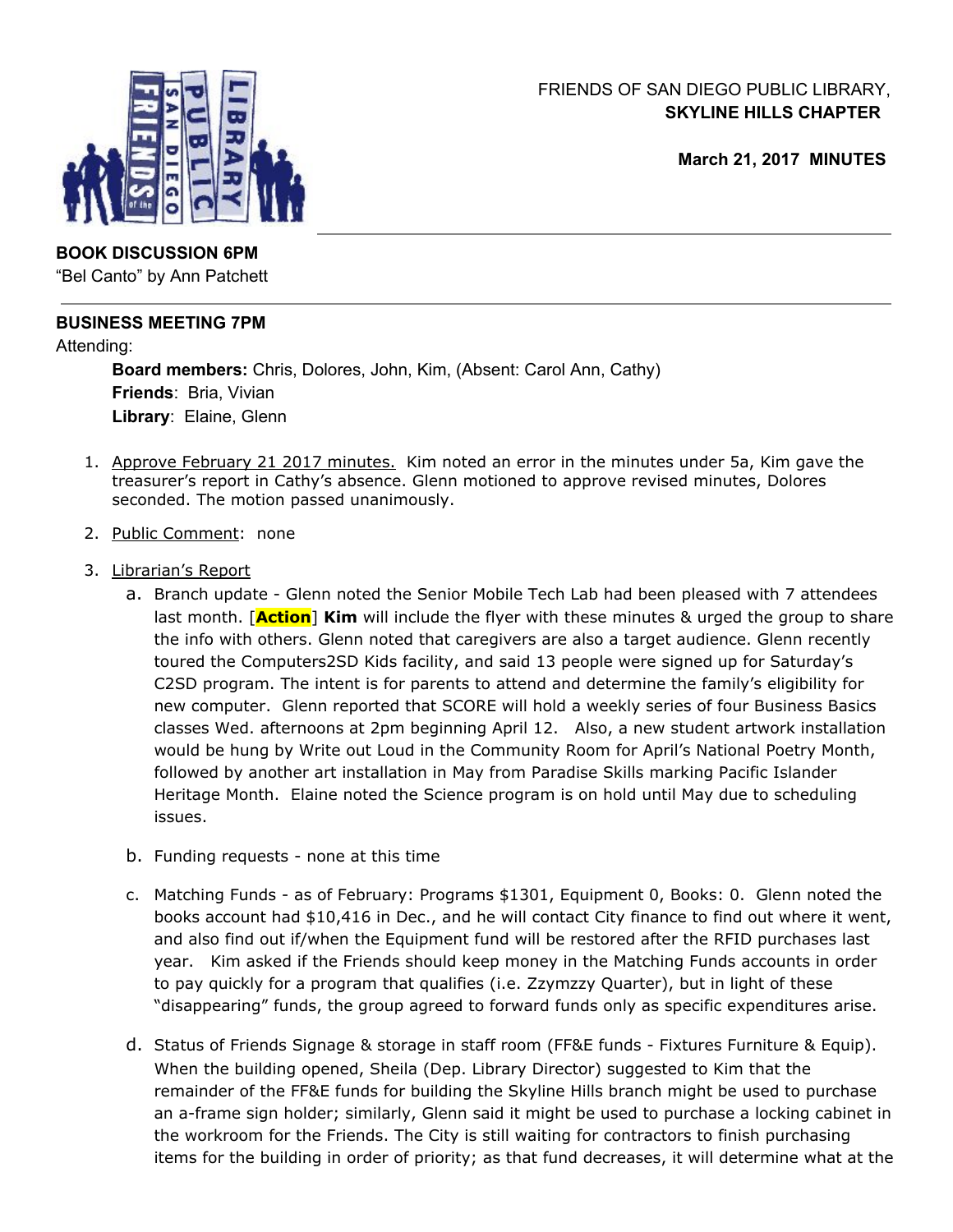bottom of the list can be covered, or what must be paid for by the Friends. This decreasing fund may also prompt future funding requests from the Glenn as "wish list" items drop off unfunded.

- e. Status of "Dolores" book purchases Elaine provided a paper copy of the completed purchase; [**Action**] **Kim** will look for email from Elaine and attach the list with these minutes.
- 4. April Election The slate for officers and Board members-at-large was reviewed and will be voted on at the April meeting.
- 5. Strategic Plan
	- a. Status Update Vivian is working on the website with Jaime from Arboreta / RISE SD; Kim is working on the Board manual in advance of the April election.
	- b. 2017-18 Strategic Plan Kim requested each member review and select three strategic plan goals for the Friends to pursue in 2017-2018 from the list of suggestions. Bria asked about the library adding TESOL (Teaching English to Students of Other languLges) programming, and noted she is a Certified TESOL Instructor. Glenn mentioned some branches have ESL class or conversation cafes. Also, there is a Resource Fair at the branch on May 18 involving Briana of and the SD Office of Continuing Education to help ESL learners. SDCE has minimum participation of 25 students, whereas volunteer TESOL learners would not. [**Action**] **Glenn** will follow up on possible ESL programming and thanked Bria for her interest.
- 6. Treasurer's / Membership reports (Kim)
	- a. Kim referred to the Monthly Income / Expenses report, which showed that as of March 14, our monthly income was \$439.72 (\$51.97 in donations and \$387.75 in books sales). Our expenditures were \$685.53 (\$422.72 for library programs, \$82.81 for library materials, \$180 for book store marketing, and .72c in bank expenses (credit card processing). As of 3/14, our bank balance was \$4,572.89.
	- b. Funding requests
		- i. Kim suggested the Friends purchase a printer for back room that would be used for Friends materials, and for library marketing & promotional materials (this would constitute a Friends donation to the Library). Liking the idea, **[ACTION] John & Vivian** will research printers based on the parameters in Kim's attached memo. John suggested the Epson EcoTank for \$450.
		- ii. Kim noted that the Friends can pay for Oasis classes, and **[ACTION] Glenn & Elaine** should review the class schedule at <https://www.oasisnet.org/San-Diego-CA/Classes> for the most appropriate selections. All Friends members were encouraged to make suggestions as well, understanding that lectures are \$300 and crafts classes are more. These can be added to funding requests at the next meeting.
	- c. Bookstore Report The big book sale is THIS weekend; Kim reported we still need one more volunteer for Saturday afternoon, 2-6. Dolores volunteered for 2-5. We have two new volunteers: Bria Alvarez, and Caroline Green. New hours beginning in May 1: Mon & Thurs 2-5, Tues & Wed 3-7, Fri & Sat. 12-4 (& some Saturday mornings to catch Community Room traffic).
	- d. Membership Report we received one adult renewal (\$10) and one new dual adult/family (\$20), total of 50 members, a new chapter high!
- 7. Outreach / Communication
	- a. John reported that the Skyline/Paradise Hills Community Planning Group Meeting will be moving to the Skyline Hills branch in May. The meeting occurs the 2nd Tuesday. Kim asked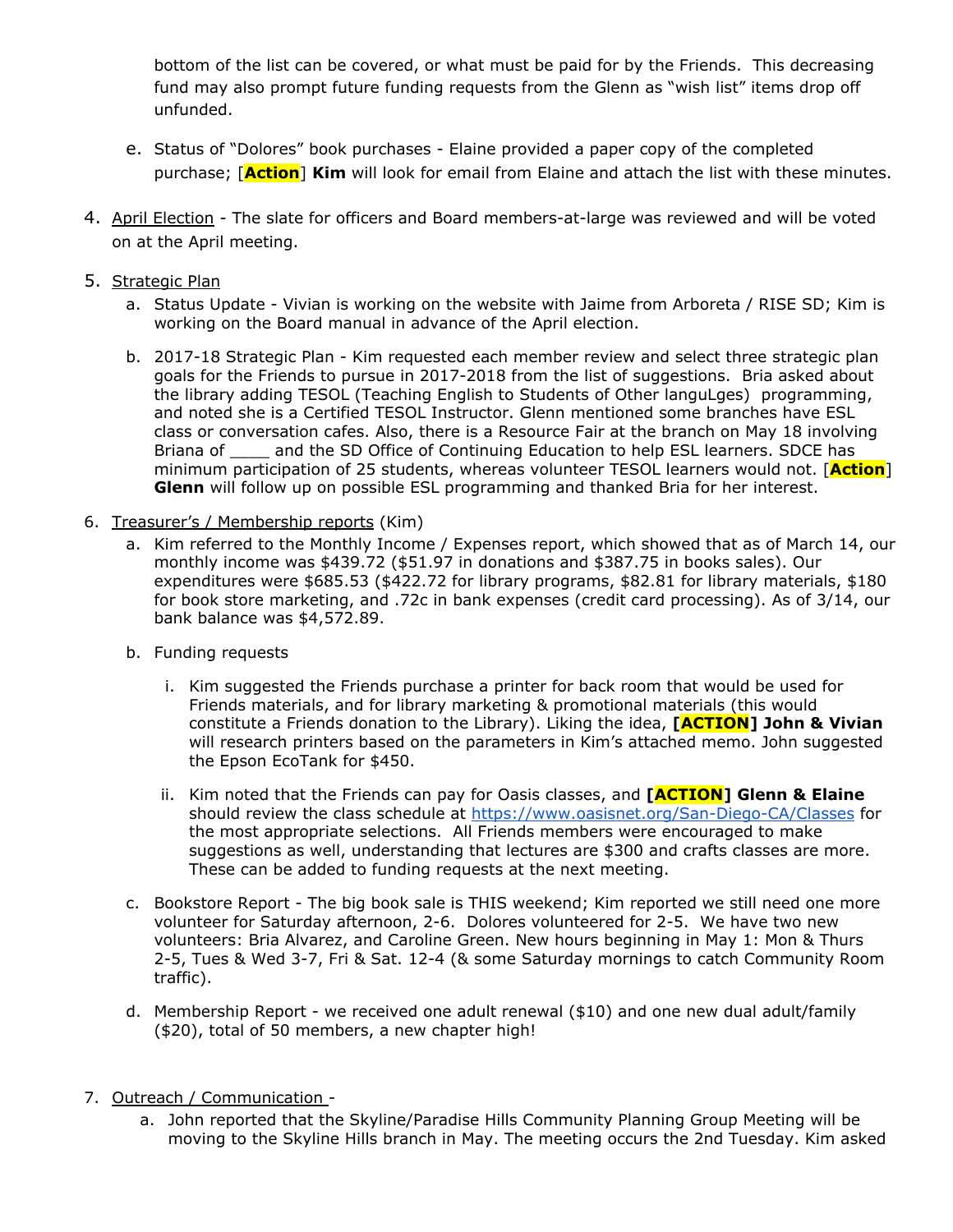about the Library Community Garden; Jeanné Waterford was not at the last meeting. John noted it is primarily Parks & Rec. issue.

- b. Advocacy Kim reminded everyone that the library was going to experience budget cuts (Glenn suggested 1.9% and 1.8% over each of the next two years). Kim asked the Friends to make their voices known to Myrtle Cole's office, and if possible to attend the budget meetings in May.
- c. District 4 Block Party at MLK Park Kim reported she had spoken to JoAnn Fields, who is coordinating a block party in June; exact date to be determined. Kim suggested it would be good for the Friends &/or the Library to have a presence, and suggested the Friends might want to invest in a table, skirt, and signage for this type of community outreach.
- 8. Administration/Record keeping none.

There being no other business, the meeting was adjourned at 8:06 pm

Kim Laru Secretary & Co-Prez klaru@cox.net

#### *Next meeting:*

## **Tuesday, April 18, 2017**

**6pm book discussion** ["Cutting](https://sandiego.bibliocommons.com/item/show/1155191104_cutting_for_stone) for Stone" by Abraham Vergese (FIC VERGHESE) **7pm business meeting**

UPCOMING BOOK DISCUSSIONS:

- *May 16 "The [Monopolists:](https://sandiego.bibliocommons.com/item/show/1357576104_the_monopolists) Obsession, Fury, and the Scandal Behind the World's Favorite Board Game" Mary Pilon (794 PILON) Nonfiction: Reveals the unknown story of how Monopoly came into existence, the reinvention of its history by Parker Brothers and multiple media outlets, the lost female originator of the game, and one man's lifelong obsession to tell the true story about the game's questionable origins.*
- *June 20 ["Treasure](https://sandiego.bibliocommons.com/item/show/154121104_treasure_island) Island" Robert Lewis Stevenson (FIC/STEVENSON) Fiction / classic / adventure: Reveals the unknown story of how Monopoly came into existence, the reinvention of its history by Parker Brothers and multiple media outlets, the lost female originator of the game, and one man's lifelong obsession to tell the true story about the game's questionable origins.*
- *July 18 ["Dreamers](https://sandiego.bibliocommons.com/item/show/1009512104_dreamers_of_the_day) of the Day" Robert Lewis Stevenson (FIC/STEVENSON) Historical fiction: A forty-year-old schoolteacher from Ohio, Agnes has come into a modest inheritance that allows her to take the trip of a lifetime to Egypt. Arriving at the Semiramis Hotel just as the 1921 Cairo Peace Conference begins, Agnes enters into the company of Winston Churchill, T. E. Lawrence, and Lady Gertrude Bell who, in the space of a few days, invent the nations of Iraq, Syria, Lebanon, Israel, and Jordan.*
- *Aug. 15 "Rain of Gold" Victor Villaseñor (FIC/VILLASENOR) Fiction: Parallel stories of two families and two countries…bringing us the timeless romance between the volatile*